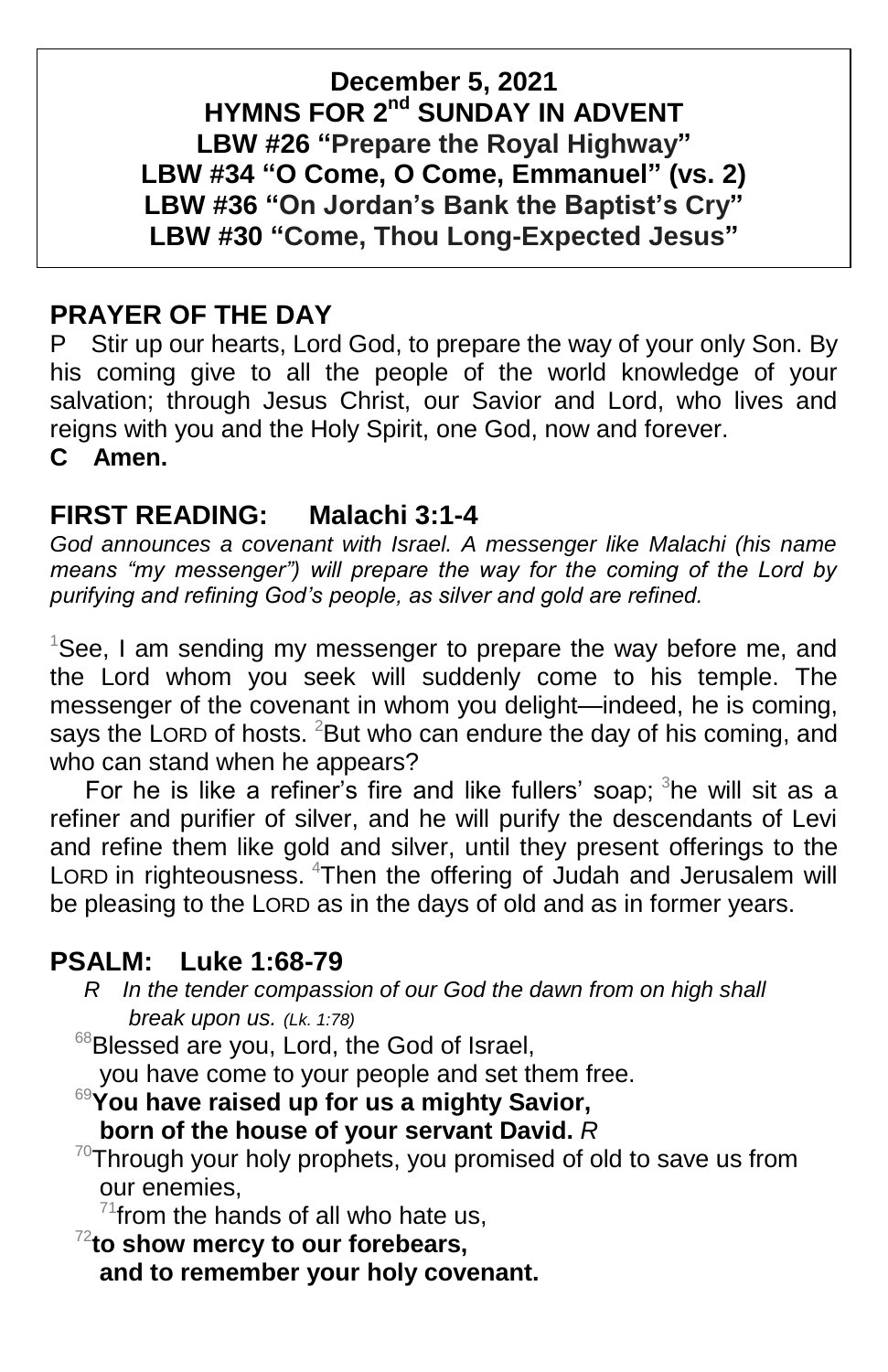$73$ This was the oath you swore to our father Abraham:  $74$ to set us free from the hands of our enemies.

# **free to worship you without fear,**

<sup>75</sup>**holy and righteous before you, all the days of our life.** *R*

 $76$ And you, child, shall be called the prophet of the Most High, for you will go before the Lord to prepare the way,

# <sup>77</sup>**to give God's people knowledge of salvation by the forgiveness of their sins.**

 $78$ In the tender compassion of our God the dawn from on high shall break upon us,

<sup>79</sup>**to shine on those who dwell in darkness and in the shadow of death,**

**and to guide our feet into the way of peace.** *R*

# **SECOND READING: Philippians 1:3-11**

*The apostle Paul was the pastor of many new churches. He writes in this letter about his joy to be in partnership with the Christians of Philippi. Listen to how tender-hearted Paul, sometimes a stern preacher, is with his friends as he encourages them to grow in love and knowledge.*

 $3$ I thank my God every time I remember you,  $4$ constantly praying with joy in every one of my prayers for all of you, <sup>5</sup>because of your sharing in the gospel from the first day until now. <sup>6</sup>I am confident of this, that the one who began a good work among you will bring it to completion by the day of Jesus Christ. <sup>7</sup>It is right for me to think this way about all of you, because you hold me in your heart, for all of you share in God's grace with me, both in my imprisonment and in the defense and confirmation of the gospel.  ${}^{8}$ For God is my witness, how I long for all of you with the compassion of Christ Jesus. <sup>9</sup>And this is my prayer, that your love may overflow more and more with knowledge and full insight  $10$  to help you to determine what is best, so that in the day of Christ you may be pure and blameless, <sup>11</sup> having produced the harvest of righteousness that comes through Jesus Christ for the glory and praise of God.

# **GOSPEL: Luke 3:1-6**

*John the Baptist is a herald of Jesus, whose way is prepared by "repentance for the forgiveness of sins." As we hear the careful record of human leaders, we sense the spectrum of political and religious authority that will be challenged by this coming Lord.*

 $1$ In the fifteenth year of the reign of Emperor Tiberius, when Pontius Pilate was governor of Judea, and Herod was ruler of Galilee, and his brother Philip ruler of the region of Ituraea and Trachonitis, and Lysanias ruler of Abilene, <sup>2</sup>during the high priesthood of Annas and Caiaphas, the word of God came to John son of Zechariah in the wilderness.  $3$ He went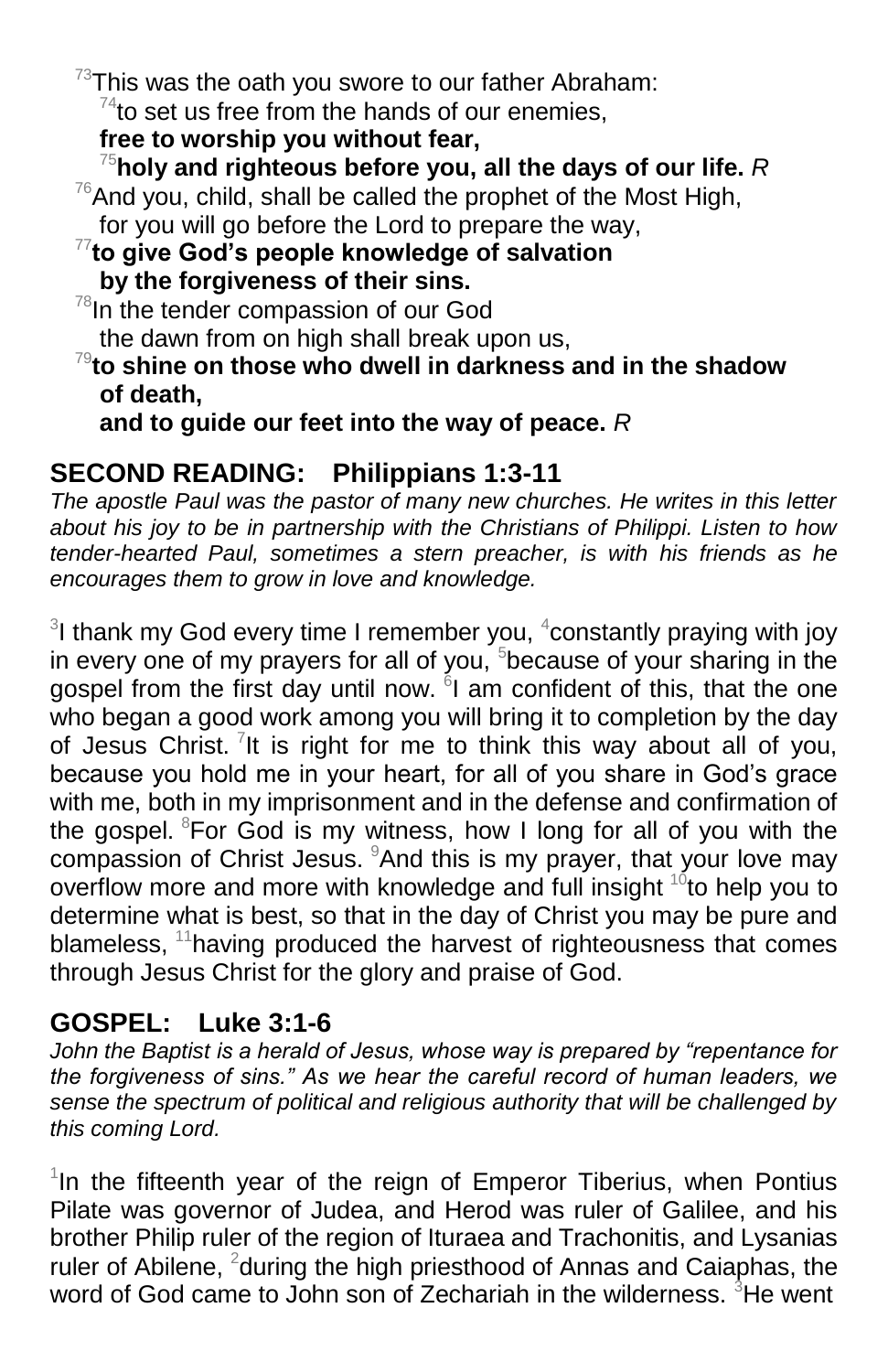into all the region around the Jordan, proclaiming a baptism of repentance for the forgiveness of sins,  $4a$ s it is written in the book of the words of the prophet Isaiah,

"The voice of one crying out in the wilderness:

'Prepare the way of the Lord,

make his paths straight.

 $5$ Every valley shall be filled,

and every mountain and hill shall be made low,

and the crooked shall be made straight,

and the rough ways made smooth;

 $6$  and all flesh shall see the salvation of God.'"

# **PRAYERS OF INTERCESSION**

P In this season of watching and waiting, let us pray for all people and places that yearn for God's presence.

#### *A brief silence.*

A You send messengers into the world to proclaim the day of your coming. Make our bishops, pastors, deacons, and lay preachers confident in their preaching, that their words and our lives witness to your grace. Hear us, O God.

# **C Your mercy is great.**

A Send your Spirit to all living creatures that are endangered. Provide them with shelter and care, and bring us into right relationship with the earth that you create and call good. Hear us, O God.

### **C Your mercy is great.**

A Send leaders to our nations, cities, schools, and businesses to work on behalf of those who have lost parents, spouses, and loved ones; immigrants; the imprisoned; those living in poverty; and all who are oppressed. Make them bold in their commitments to justice and reconciliation. Hear us, O God.

### **C Your mercy is great.**

A Send your servants to care for those who suffer. Use our ministries and our lives to reach out with compassion to those who are hungry, oppressed, lonely, or ill (especially). Grant them healing and wholeness. Hear us, O God.

# **C Your mercy is great.**